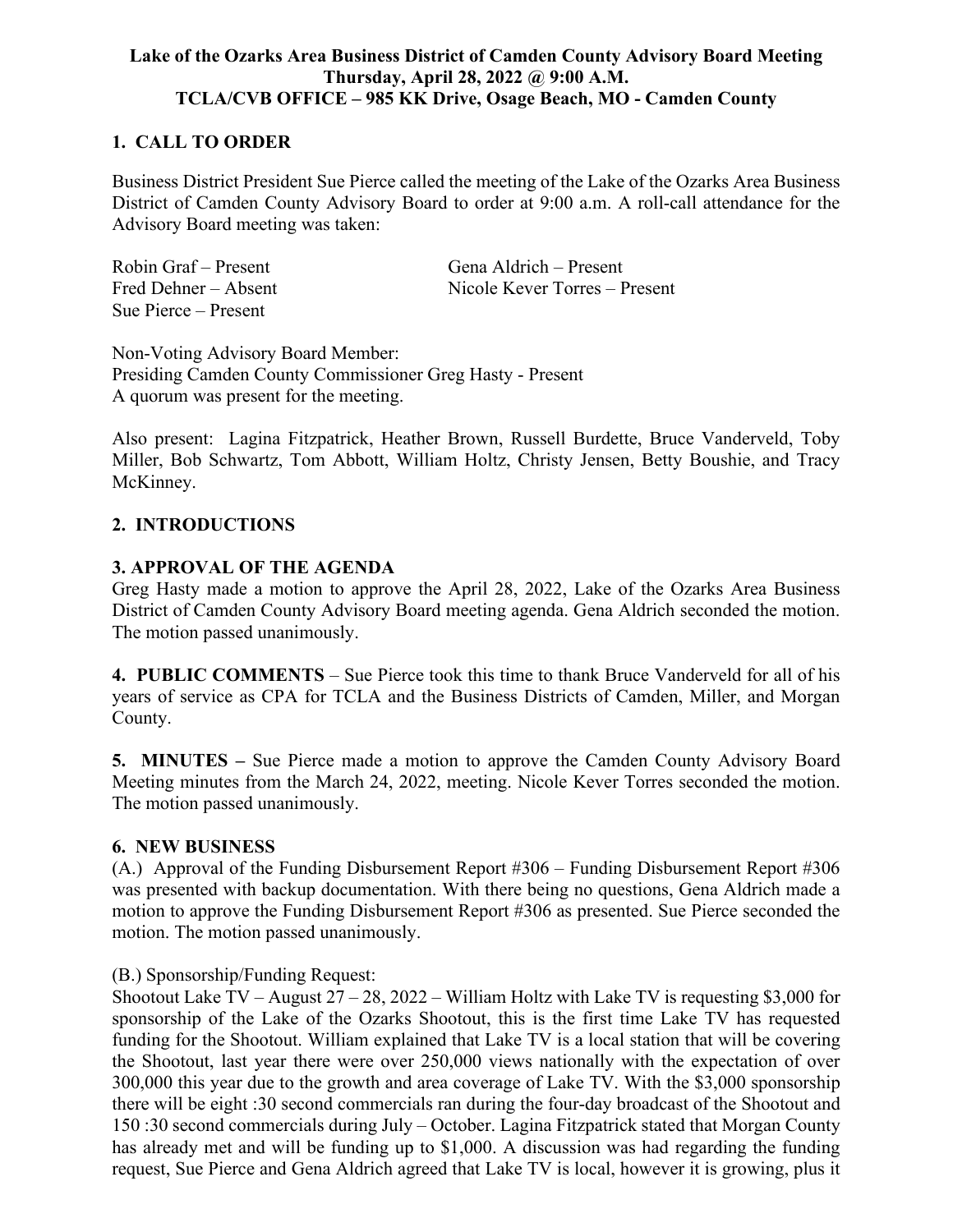is a great partnership between the Business District and Lake TV. Sue Pierce inquired about Miller County Business District, Russell Burdette stated that the Miller County Advisory Board has yet to have a meeting and not sure how much might be funded. Gena Aldrich made a motion to fund up to \$2,000 for sponsorship of the Shootout Lake TV from the Camden County Business District. Nicole Kever Torres seconded the motion. The motion passed unanimously.

Hot Summer Nights 2022 – Second Friday night during the summer months – Bob Schwartz with the Bagnell Dam Strip Association is requesting \$2,500 for Hot Summer Nights at the Bagnell Dam Strip. Bob explained that Hot Summer Nights is in its  $15<sup>th</sup>$  year, this year's theme is Small Town USA. Hot Summer Nights works on a small budget and relies on volunteers to help. The Association pays for the event which includes the overtime required from the fire department and police and added entertainment for children under 10, with costs raising, this is getting difficult. Gena Aldrich inquired if sponsored, would the Business District be featured, Bob stated that yes it would be listed as a sponsor, at this time there are about 15 to 16 sponsors. A discussion was had, Lagina Fitzpatrick stated that in the past the event was funded from TCLA, however in FY21 it was turned over the Business Districts. Sue Pierce stated that Hot Summer Nights is a long-term event on a small budget that relies on volunteers. Sue Pierce made a motion to fund Hot Summer Nights 2022 for up to \$1,000 from Camden Small Business District. Gena Aldrich seconded the motion. The motion passed unanimously.

Lake Race  $2022 - June 2 - 4$ ,  $2022 - Tom Abbott$  and Christy Jensen are requesting \$7,000 for Lake Race 2022. Christy Jensen explained there is an expected record turnout for Lake Race this year, usually boat dealers are the biggest sponsors, however due to the lack of inventory most are not sponsoring. Tom Abbott added an expected international present will be back at Lake Race this year and the TV coverage will be handled by Viper Communications, KRMS. The requested \$7,000 will be for out-of-town advertising, this will also add the funlake.com/lodging to the Lake Race website. Christy Jensen stated the sponsorship packages can be customized. A discussion was had regarding Lake Race 2022. Lagina Fitzpatrick reminded the board that last year there was the addition of Formula 1 at the race that was supported also. Nicole Kever Torres stated that Camden on the Lake was a sponsor last year and had picked up several 3-to-4-night stays, this year Camden on the Lake is not sponsoring. Nicole asked if at the meet and greet street party would it be possible to have a booth, that will be considered. Robin Graf stated that at The Lodge of Four Seasons they had picked up some rooms and stated that Lake Race is a more premiere event. Robin Graf made a motion to fund up to \$5,000 for Lake Race 2022 from the Camden County Business District. Nicole Kever Torres seconded the motion. The motion passed unanimously.

The National Professional Fishing League – Fall 2023 – Al McCulloch is requesting \$25,000 for the National Professional Fishing League. Lagina Fitzpatrick gave some background on the request, this is the first time a funding request was made from the National Professional Fishing League, they were established in 2021 and there are 125 anglers that are registered. Al McCulloch was called to explain the event in more detail, it is a weeklong event that starts on Saturday and will run until the following Sunday. Sunday, Monday, and Tuesday are practice days, Wednesday is an off day of fishing, however there is registration, meetings, and the anglers will participate in a community outreach that can be decided by the Advisory Board. Thursday, Friday, and Saturday are competition days, it is a no cut competition. Al also explained that Sunday through Wednesday there is a round table one hour show that will feature three local businesses that the Advisory Board can chose. There will be a host hotel that the staff and production team will stay at, it will need a 'war room' for broadcasting from. Gena Aldrich inquired if there was a smaller amount, for example \$20,000 that could possibly be approved, Al stated that if that was the case, there would need to be discounted hotel rooms for the staff, he is just trying to cover the cost of the event. A discussion was had, Lagina Fitzpatrick stated that she had reached out to the fishing committee, and they were not in favor for the event and would like to see smaller amateur events coming to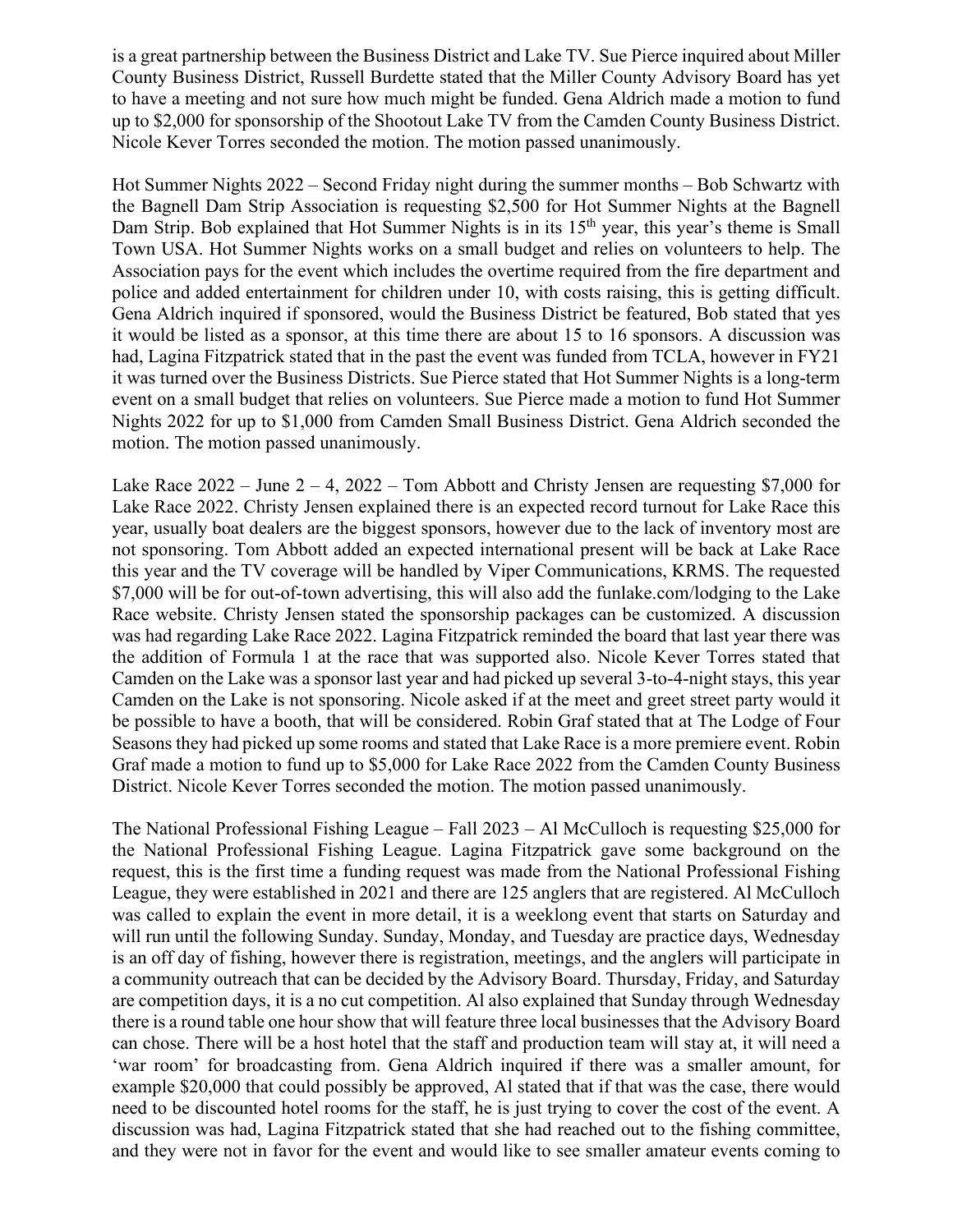the Lake. The event will be tabled until Lagina Fitzpatrick is able to obtain more history of where they have held events and how it impacted the area.

Lagina Fitzpatrick took this time to explain a new survey that was created to be sent out after a funded event took place. The survey will be sent out though Constant Contact with the hope that at least 50% of properties will participate, this will give a good sampling of the event.

(C.) Advisory Board Code of Ethics – Lagina Fitzpatrick stated that there have been discussions in the past of adding a Code of Ethics, she referred to other DMO's and they do operate with a Code of Ethics. Lagina took direction from what was presented from other DMO's and with the Code of Ethics it helps refer back to the By-Laws and the Rules and Regulations of each county. Gena Aldrich made a motion to approve the Code of Ethics as presented. Nicole Kever Torres seconded the motion. The motion passed unanimously.

(D.) Other New Business – No other new business at this time.

# **7. OLD BUSINESS**

(A.) FY22 Audit RFP – Lagina Fitzpatrick explained that she had sent out several RFP's to audit firms and only one had come back from Graves and Associates, they have done the audits for the past few years. There was an option of a one-year, two-year, or three-year agreement. Sue Pierce inquired as to where TCLA, Miller, and Morgan County is at with their audit agreements are, Lagina stated that TCLA and Miller County agreed to the three-year option for FY21, and Morgan County have just agreed to the three-year option this year. Sue Pierce made a motion to agree to the two-year option for the Camden County Business District audits to have TCLA, Camden and Miller County on the same agreement timeframe. Robin Graf seconded the motion. The motion passed unanimously.

(B.) Camden Medium Special Election Update – Lagina Fitzpatrick stated that Aaron McArdle, who has recently purchased Alhonna Resort is on the ballot for the Camden Medium Advisory Board Special Election which will take place May 9 through May 17, 2022. The election will be held at the Camden County Courthouse in the Camden County Clerk's office.

(C.) TCLA Board Appointment Update – Lagina Fitzpatrick informed the Board that Lance Utley with Old Kinderhook did except the position of TCLA Board Member representing Camden County. At this time, Morgan County has Pamela Quinn with LakeDays.Rentals as their TCLA Board Member and Miller County has yet to have a meeting to appoint a representative. Lagina also stated that she is looking at dates in May to hold a meeting, she will update as a date is set.

(D.) FY23 Budget & Marketing Plan Update – Lagina Fitzpatrick presented the FY23 Camden County Budget worksheet. She explained the set expenses for accounting, audit, insurance, legal fees, admin, and Granicus. Granicus is split between FY22 and FY23. Lagina also explained that the Event Funding and Fishing Tournaments are the same as last year, however for Camden Large, Fireworks have been increased due to cost. There is a small change in the breakdown of the money allocated to TCLA; Marketing has been increased to 55% where Marketing/Fulfillment, which is CVB, is down to 15%. Due to the increase in the lodging tax, this will not change the amount to Marketing/Fulfillment, however it does add to the Marketing budget of the Lake. Gena Aldrich and Sue Pierce discussed increasing the amount of Camden Small Business District Event Funding amount to help with smaller, local events. Sue Pierce made a motion to increase the Event Funding by \$12,000 to \$37,000. Gena Aldrich seconded the motion. The motion passed unanimously. Nicole Kever Torres made a motion to approve the FY23 Amended Camden County Budget Worksheet. Robin Graf seconded the motion. The motion passed unanimously.